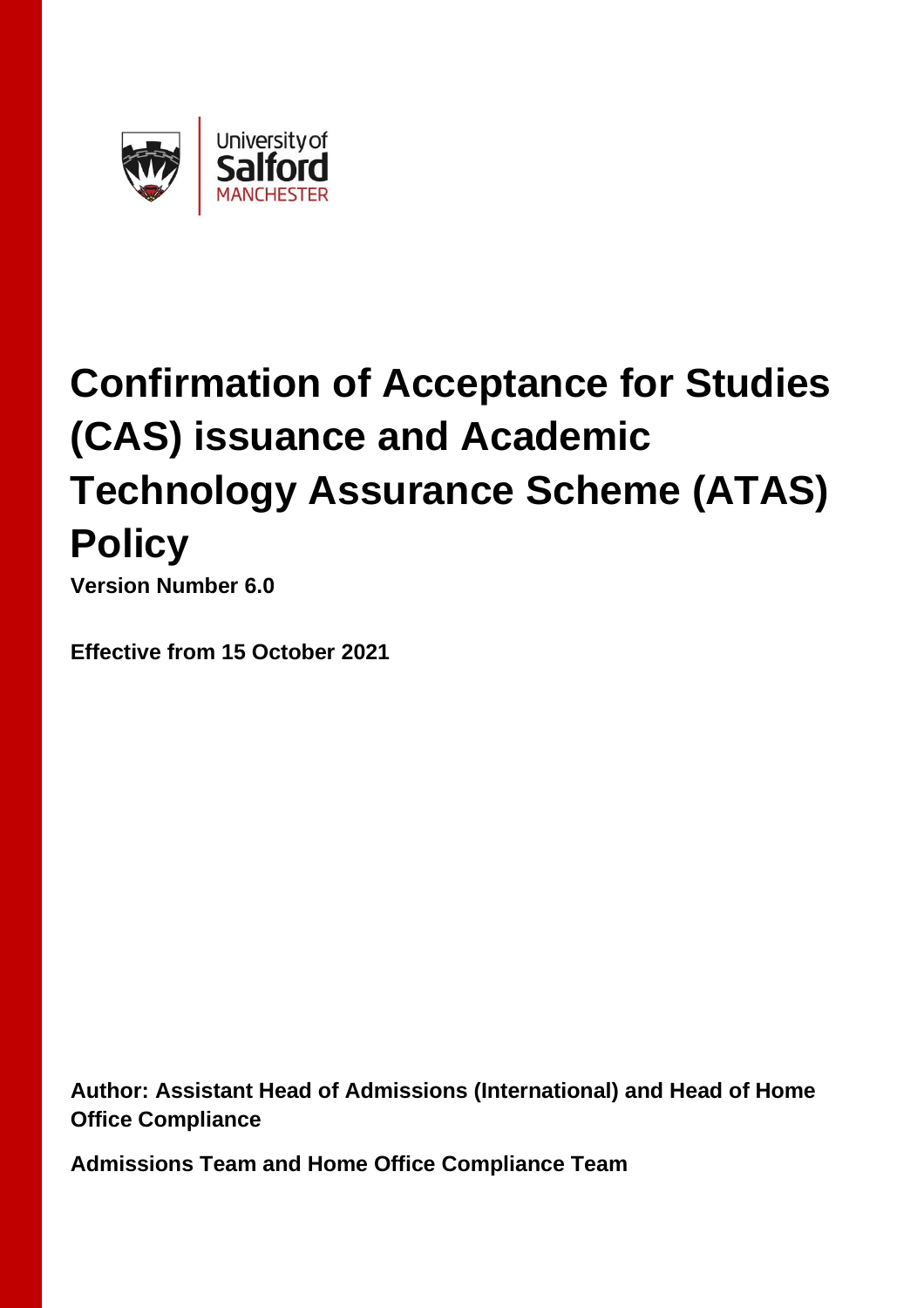#### **Document Control Information Revision History incl. Authorisation:** (most recent first) **Author Summary of changes Version Authorised & Date** Richard Melia *Updated to include EU/EEA/Swiss nationals and exemptions to ATAS clearance* V6.0 October 2021 Richard Melia *Updated terminology from Tier 4 to Student (Route); leave to remain to permission to stay* V5.0 October 2020 Richard Melia *Grammatical changes*  $\vert$  V4.0  $\vert$  N/A Richard Melia *Updated ATAS requirements* V3.0 ASQAC, May 2019 Richard Melia *Updated ATAS requirements from JACS codes to CAH3 codes* V2.0 Home Office Compliance Assurance Group. Michelle Wilson and Richard Melia *Policy on CAS issuance and ATAS clearance documented for Home Office Compliance Assurance Group* V1.0 Home Office Compliance Assurance Group 19/01/2017; ASQAC 29/03/2017.

## **Policy Management and Responsibilities:**

| Owner:                                               | This Policy is issued by the Assistant Head of Admissions (International) and<br>Head of Home Office Compliance, who have the authority to issue and<br>communicate policy on Confirmation of Acceptance for Studies (CAS) issuance<br>and the management of the Academic Technology Assurance Scheme (ATAS)<br>and have delegated day to day management and communication of the policy to<br>the (International) Admissions team and the Home Office Compliance Team. |
|------------------------------------------------------|-------------------------------------------------------------------------------------------------------------------------------------------------------------------------------------------------------------------------------------------------------------------------------------------------------------------------------------------------------------------------------------------------------------------------------------------------------------------------|
| Others with responsibilities<br>(please specify):    | All subjects of the Policy will be responsible for engaging with and adhering to<br>this policy:<br>Authorising Officer (Registrar)<br>Key Contact (Head of Home Office Compliance)<br>Marketing and Student Recruitment<br><b>Student Administration</b><br>Home Office Compliance Assurance Group                                                                                                                                                                     |
| $\Gamma$ auglitu Anglucio ( $\Gamma$ O $\Gamma$ LID) | Author to complete formal assessment with the following advisory teams:<br>This is mondatory 01 Fabruary 0017 no amondo mode. Froil the                                                                                                                                                                                                                                                                                                                                 |

| Equality Analysis (E&D, HR)     | 1. This is mandatory. 24 February 2017 – no amends made Email the |
|---------------------------------|-------------------------------------------------------------------|
| <b>Equality Assessment form</b> | completed EA to <b>Equality @salford.ac.uk</b>                    |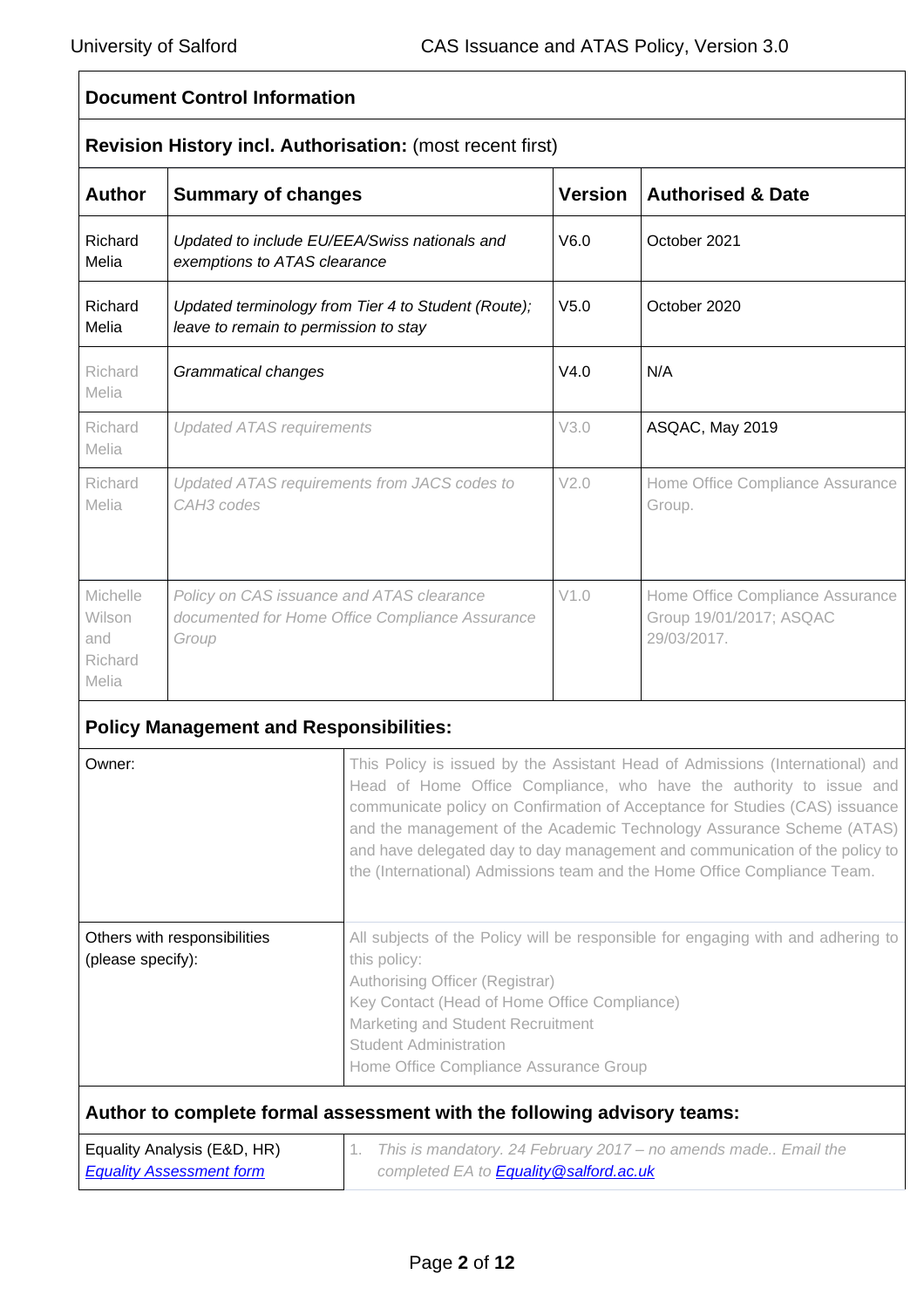$\blacksquare$ 

| <b>Document Control Information</b>                                                          |                                                                    |  |  |
|----------------------------------------------------------------------------------------------|--------------------------------------------------------------------|--|--|
| Legal implications (LPG)                                                                     | 2. N/A                                                             |  |  |
| Information Governance (LPG)                                                                 | 3. N/A                                                             |  |  |
| Student facing procedures (QEO)                                                              | 4. N/A                                                             |  |  |
| <b>UKVI Compliance (Student Admin)</b>                                                       | 12 October 2020 - reviewed by Head of Home Office Compliance<br>5. |  |  |
| <b>Consultation:</b>                                                                         |                                                                    |  |  |
| Staff Trades Unions via HR<br><b>Students via USSU</b><br>Relevant external bodies (specify) | 1. N/A                                                             |  |  |
| <b>Review:</b>                                                                               |                                                                    |  |  |
| <b>Review due:</b>                                                                           | October 2021                                                       |  |  |
| <b>Document location:</b>                                                                    | University Policy & Procedure Pages                                |  |  |
| University of Salford Policy pages http://www.salford.ac.uk/policies                         |                                                                    |  |  |
| The owner and author are responsible for publicising this policy document.                   |                                                                    |  |  |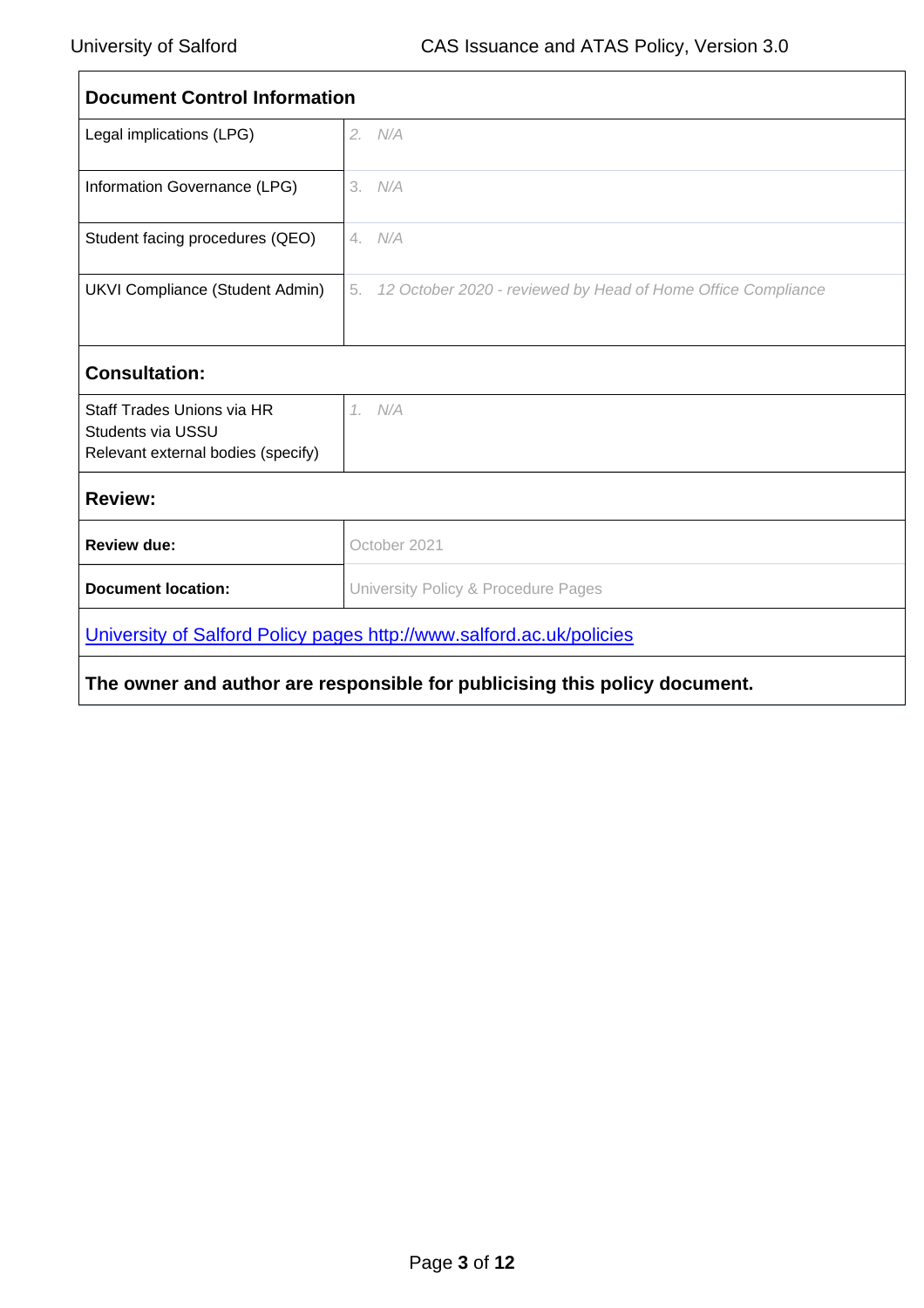## **Purpose**

This document sets out the University's policy regarding the sponsorship of non-UK, non-Irish applicants and students requiring a Student visa. This policy is specific to the University of Salford and does not represent a full statement of immigration or Student sponsor requirements. This policy is subject to change and the University is entitled to revise its policies or procedures relating to compliance with its Student Route sponsor duties at any time to reflect government requirements. The Immigration Rules and Student Route guidance will at all times supersede and override the content of this policy. The University is under no legal obligation to sponsor any individual and exercises caution with respect to issuing a Confirmation of Acceptance for Studies (CAS) to not risk its status as a Student Route sponsor.

### **Scope**

This document relates to all non-UK, non-Irish applicants/ students who apply/ study with the University of Salford. Those applicants/ students issued with a CAS are expected to study at the University of Salford as a Student Route visa holder under the University's sponsor licence. Any international applicant/ student studying a course requiring Academic Technology Assurance Scheme (ATAS) clearance will have time-limited leave to remain in the UK, although this may not specifically be Student leave.

## **1. Key Responsibilities**

Responsibility for the management and implementation of this policy and any accompanying procedures lies with the institution's Authorising Officer, with the assistance of the Home Office Compliance Team and Admissions. All staff working with applicants and students covered by the Points-based immigration system must ensure the policy is adhered to accordingly.

## **2. Student Route Sponsorship and CAS Assignment**

**2.1.** The Home Office Compliance Team is responsible for assigning CAS to applicants starting a new course at the University as well as existing students switching into the Student Route during their studies or extending their permission to stay in order to complete a course.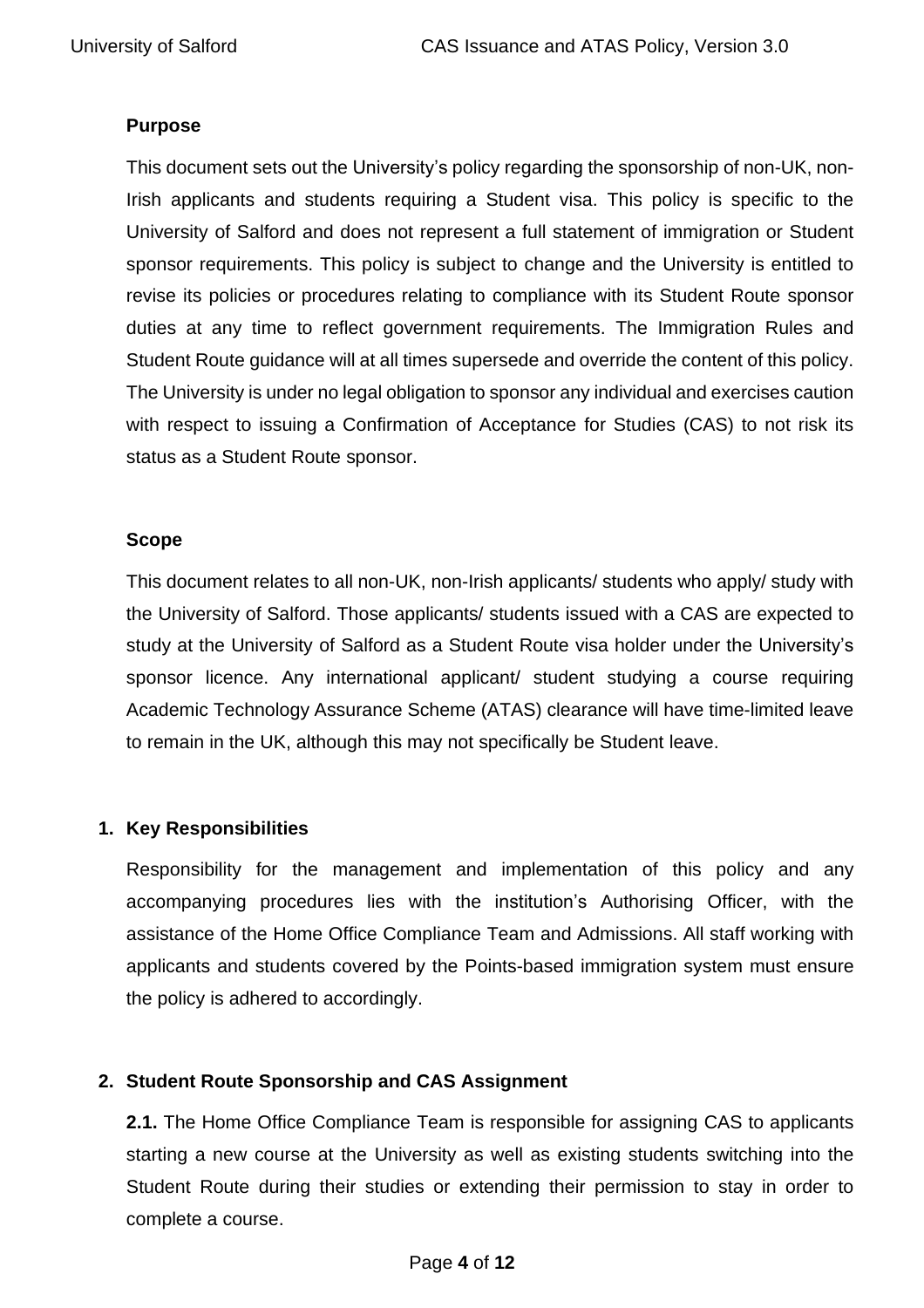**2**.**2.** The University will only assign a CAS to an applicant if they have met all the conditions of their offer; the entry requirements of the University; as well as the conditions of this policy.

**2.3.** CAS will be assigned no more than six months prior to the course start date for any applicant commencing studies at the University. For example, CAS will be assigned no earlier than March for any courses beginning in September.

**2.4.** The University will make appropriate checks to ensure any applicant or student already in the UK has valid permission to be in the country prior to issuing a CAS. This may include an Immigration History Check conducted through the University's Premium Account Manager. If it is found an applicant or student does not have valid permission to stay in the UK then the University will not issue a CAS. The University may request evidence from individuals to ensure they are no longer in the UK (such as a boarding pass or entry stamp in their passport).

**2.5.** The University may make any additional checks it deems necessary to ensure it only sponsors genuine applicants or students who will successfully obtain a visa. These checks may include but are not limited to conducting an immigration history check via the Home Office, reviewing bank statements and financial documents, an interview, or requesting a copy of a previous CAS from former institutions.

**2.6.** The University will not sponsor applicants or students in the following situations:

- The course the applicant or student intends to study will not comply with Student visa requirements
- There is any reason to believe an applicant or student will not comply with the conditions of their Student leave (e.g. an intention to work full-time or past history of working more than 20 hours per week) or if a student is in breach of their visa conditions
- An applicant or student has submitted documents which are proven or suspected to be fraudulent
- An applicant or student has outstanding tuition and accommodation fee debts with the University and the University has concerns about the student's ability to pay tuition and accommodation fees
- The duration of an applicant's or student's course will result in the applicant or student exceeding the maximum allowable time studying as a Student in the UK (undergraduate students only). Likewise, the University will not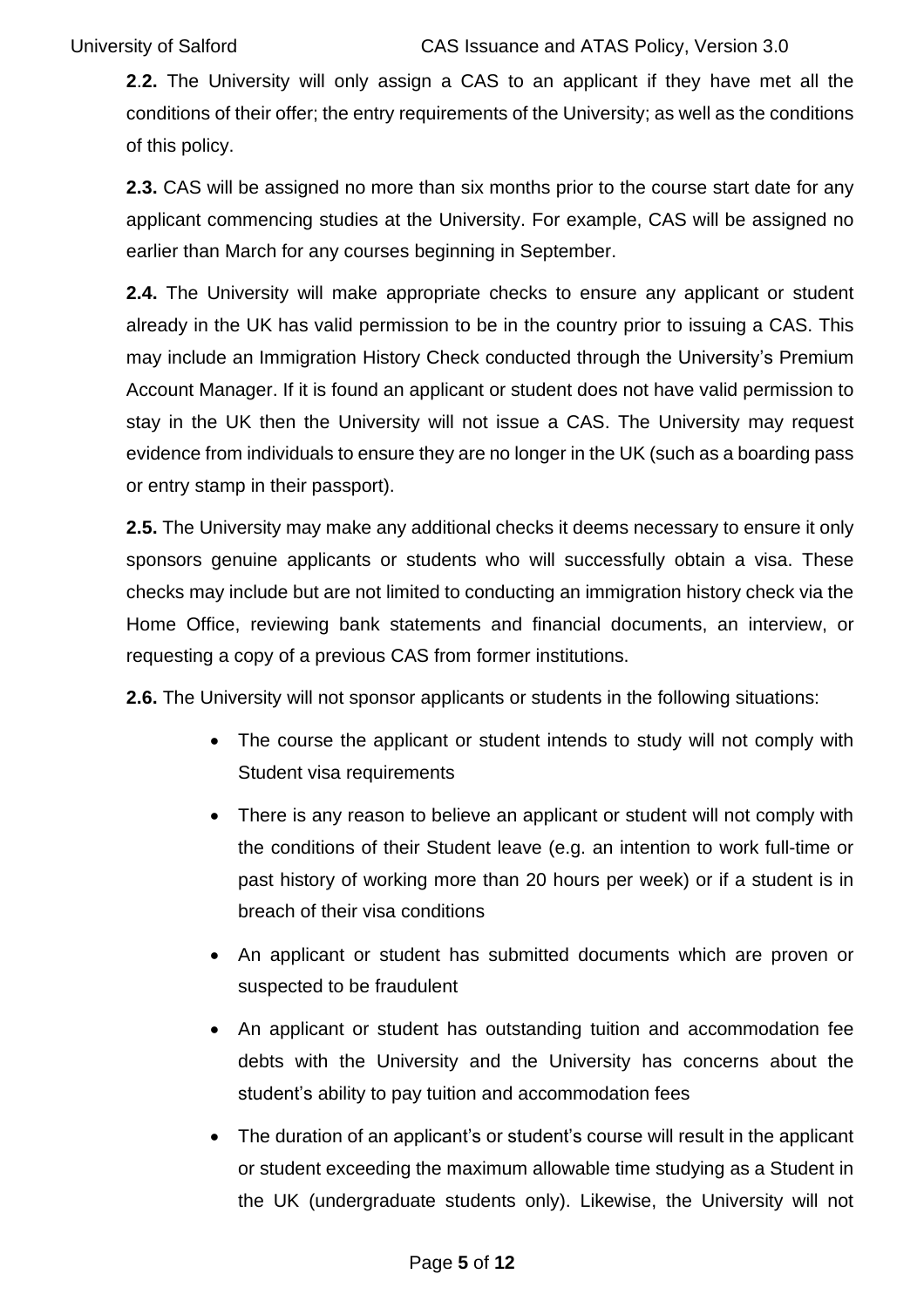sponsor any student wishing to extend their course if the extension would result in the student exceeding the maximum length of study allowable in the UK (undergraduate students only).

- The University believes sponsoring an applicant or student will put its sponsor licence at risk or has concerns about the applicant's or student's intention to study and genuineness
- An applicant will not arrive in time for the last date of acceptance / arrival onto their course
- The course does not represent academic progression in accordance with the Sponsor Guidance and Immigration Rules and section 4 of this policy.

**2.7.** The University will only sponsor an applicant or student where it believes the visa application will be successful and will not fall for refusal and reserves the right to not sponsor any applicant or student if there are reasonable grounds for suspecting otherwise, including:

- A history of visa refusals
- Insufficient maintenance funds
- Criminal convictions or involvement with terrorist activity
- Any behaviour or evidence which would lead the University to believe the student is not genuine or does not truly intend to study
- Any evidence to suggest a student has broken immigration laws
- The student has overstayed by more than 28 days
- The student is in the UK and does not hold valid immigration permission to be in the country
- The student's course does not represent academic progression
- Poor English language ability
- Outstanding debts to the NHS
- The student has provided false information to the University, presented fraudulent documentation or omitted relevant information from their application.

**2.8.** The University will not normally sponsor an applicant or student who has overstayed by less than 28 days unless there are exceptional circumstances preventing the applicant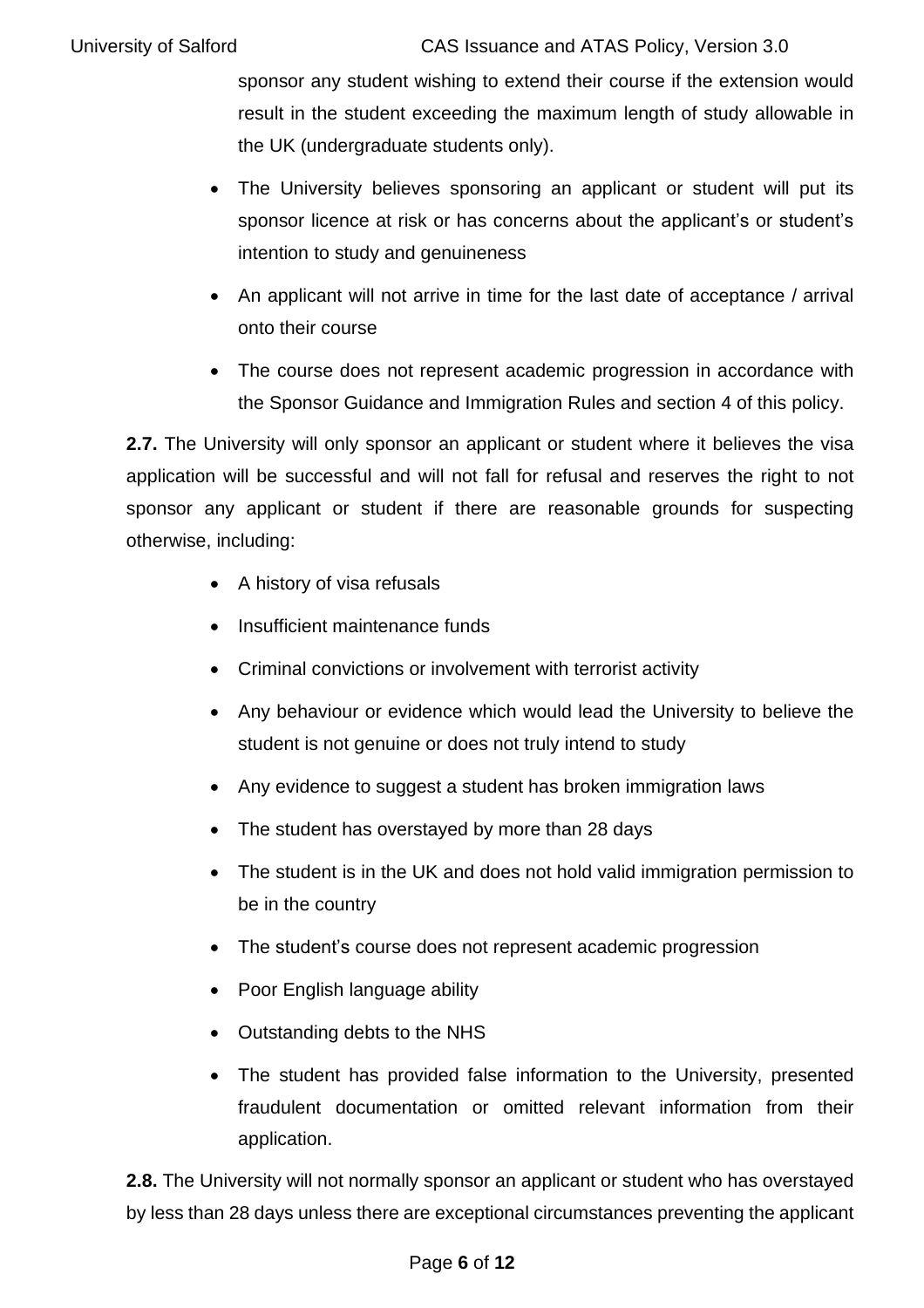or student from making an in-time application. The University applies a high threshold for what constitutes 'exceptional circumstances' including:

- Serious illness which prevents the applicant or student or their representative from making an in-time application (supported by appropriate medical documentation)
- Travel or postal delays beyond the applicant's or student's control (e.g. an unforeseen postal strike or travel delays due to natural disaster or war)
- Inability to provide necessary documents due to unavoidable circumstances such as the Home Office being at fault of losing or delaying the return of documents
- Obtaining 'exceptional assurance' if the student was unable to leave the UK due to issues concerning COVID-19

## **3. Academic Technology Approval Scheme (ATAS)**

**3.1.** Non-EEA international students (excluding nationals from Australia, Canada, Japan, New Zealand, Singapore, South Korea and the US) with time-limited leave to remain – whether that is on a Student Visa or not (and also students who may be classed other than 'full-time overseas' for fee-paying purposes) – applying to study certain subjects, knowledge of which could be used in programmes to develop weapons of mass destruction (WMDs) or their means of delivery, will need to request and be approved for an ATAS certificate before they can study in the UK. This certification is obtained from the Foreign and Commonwealth Office (FCO).

**3.2.** For taught courses at undergraduate level (where the undergraduate degree leads to a postgraduate qualification), an integrated master's undergraduate degree and a postgraduate taught level degree, the following Common [Aggregation](https://www.hesa.ac.uk/files/HECoS-CAH%20Version%201.2.xlsx) Hierarchy (CAH3) codes (from the Higher Education [Classification](https://www.hesa.ac.uk/innovation/hecos) of Subjects (HECoS) coding system) require ATAS clearance:

> CAH07-01-01 Physics CAH07-03-03 Materials Science CAH10-01-02 Mechanical Engineering CAH10-01-04 Aeronautical and Aerospace Engineering CAH10-01-09 Chemical, Process and Energy Engineering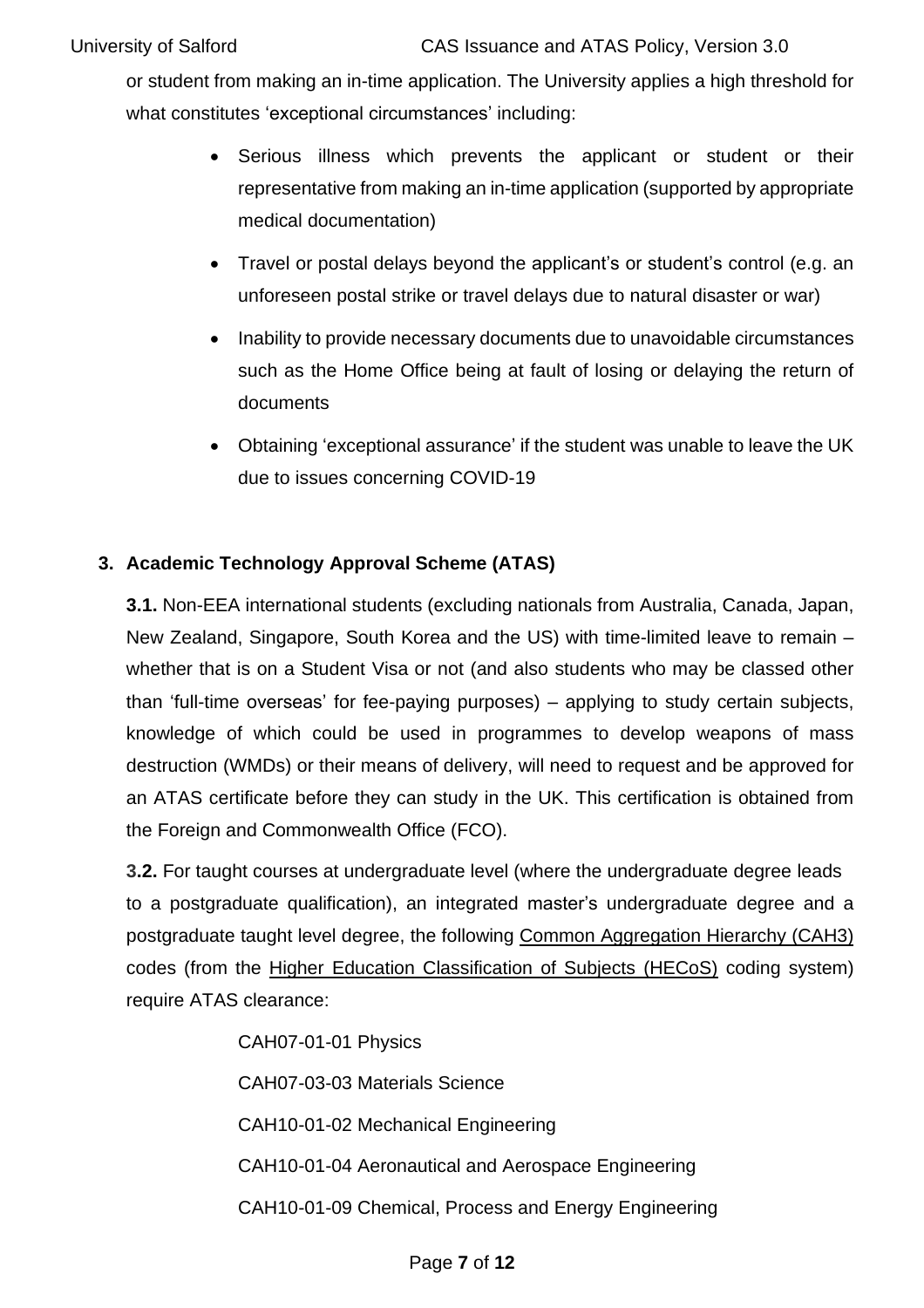CAH10-02-01 Minerals Technology

CAH10-02-02 Materials Technology

**Please note that any undergraduate course that leads to an undergraduate qualification does not require ATAS.**

**3.3.** For Masters of Research; PhD/ doctoral level qualifications and visiting researchers, there is a longer list of CAH3 codes requiring ATAS clearance. These are:

CAH02-02-01 Pharmacology

CAH02-02-02 Toxicology

CAH02-02-03 Pharmacy

CAH02-03-10 Biomedical Sciences (non-specific)

CAH02-03-12 Others in subjects allied to Medicine

CAH03-01-01 Biosciences (non-specific)

CAH03-01-02 Biology (non-specific)

CAH03-01-03 Ecology and Environmental Biology

CAH03-01-04 Microbiology and Cell Science

CAH03-01-05 Plant Sciences

CAH03-01-06 Zoology

CAH03-01-07 Genetics

CAH03-01-08 Molecular Biology, Biophysics and Biochemistry

CAH03-01-10 Others in Biosciences

CAH05-01-02 Others in Veterinary Sciences

CAH06-01-02 Agricultural Sciences

CAH07-01-01 Physics

CAH07-01-02 Astronomy

CAH07-02-01 Chemistry

CAH07-03-01 Physical Sciences (non-specific)

CAH07-03-03 Materials Science

CAH08-01-01 Sciences (non-specific)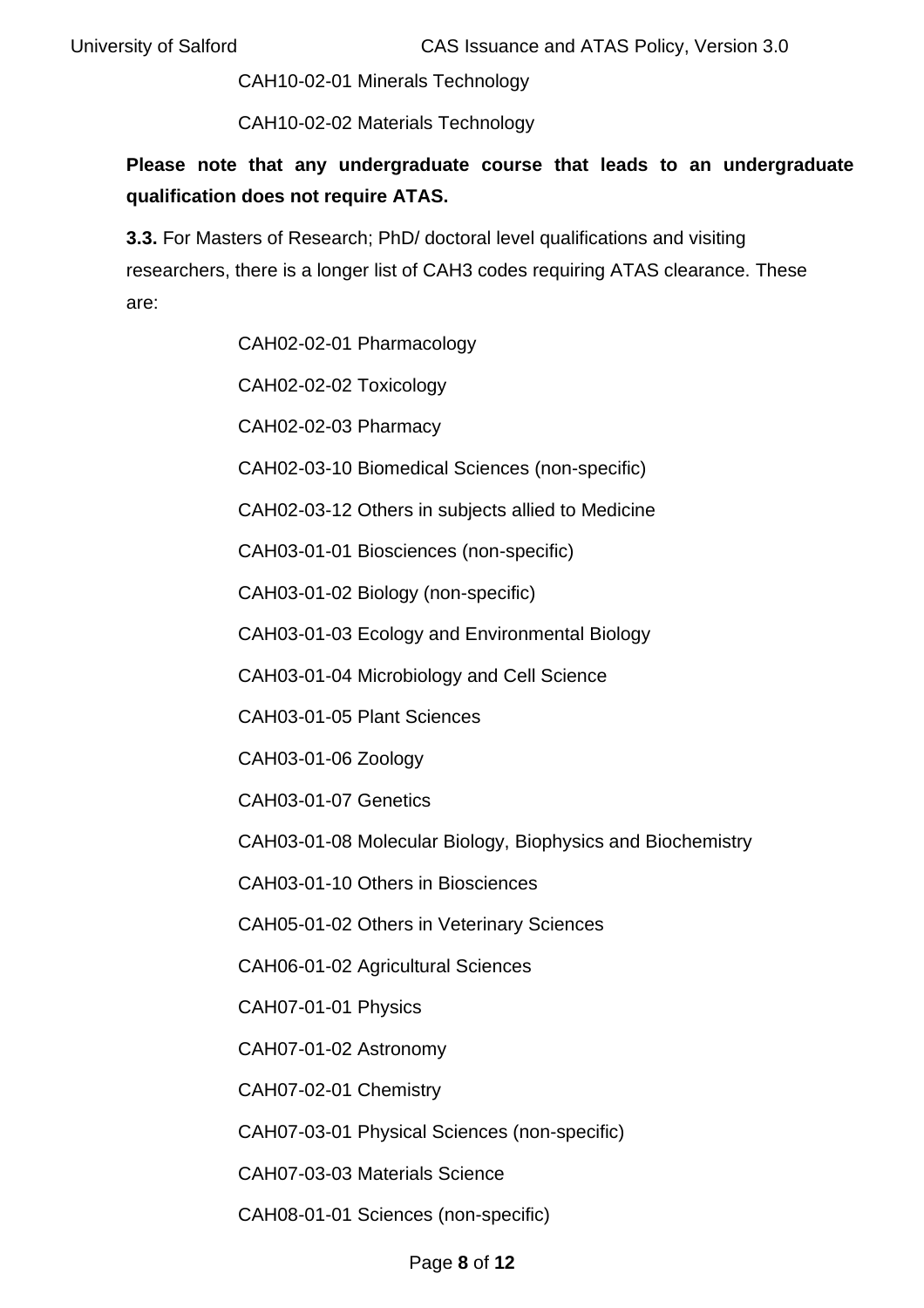CAH08-01-02 Natural Sciences (non-specific)

CAH09-01-01 Mathematics

CAH09-01-02 Operational Research

CAH10-01-01 Engineering (non-specific)

CAH10-01-02 Mechanical Engineering

CAH10-01-04 Aeronautical and Aerospace Engineering

CAH10-01-05 Naval Architecture

CAH10-01-06 Bioengineering, Medical and Biomedical Engineering

CAH10-01-07 Civil Engineering

CAH10-01-08 Electrical and Electronic Engineering

CAH10-01-09 Chemical, Process and Energy Engineering

CAH10-02-01 Minerals Technology

CAH10-02-02 Materials Technology

CAH10-02-03 Polymers and Textiles

CAH10-02-04 Maritime Technology

CAH10-02-05 Biotechnology

CAH11-01-01 Computer Science

CAH11-01-02 Information Technology

CAH11-01-03 Information Systems

CAH11-01-04 Software Engineering

CAH11-01-05 Artificial Intelligence

CAH12-01-05 Others in Geographical Studies

**3.4.** Student Route sponsors have a duty to ensure that any student, including non-Student visa holders, obtain an ATAS clearance certificate before commencing study if they need one. Failure to do this could result in compliance action being taken against the University of Salford by UKVI.

**3.5.** An ATAS clearance certificate is issued for a specific course with a named provider and remains valid as long as the provider and/ or course details, including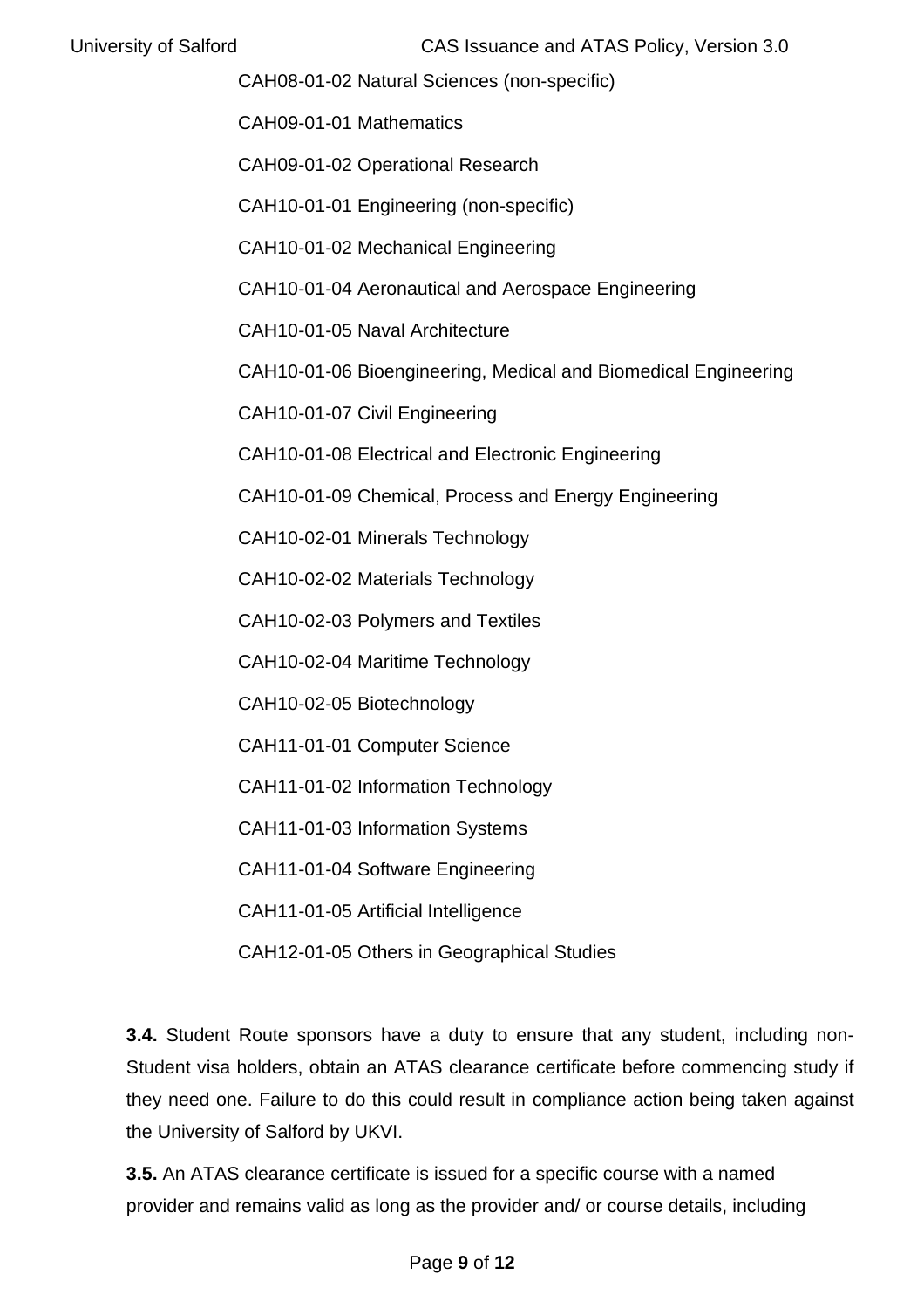the length of the course, do not change. The student must apply for a new ATAS clearance certificate in any of the following circumstances:

- the course (or research) completion date is postponed for a period of more than three calendar months and/ or there are any changes to the course content (or research proposal). If the student is studying a PhD course, changes include those other than minor changes to the areas of research or to the use of any new research technique;
- the student applies for further permission to stay in order to continue on their course;
- the student wishes to start a new course that requires ATAS clearance;
- the student moves to another institution; or
- the student's visa was issued on or after 30 November 2007, and they need further permission to stay for writing up a thesis.

**3.6.** ATAS certificates are valid for six months and must be valid at the point the student's circumstances change as well as at the point they may need to extend their permission to stay (if applicable).

**3.7.** It should be noted that applications for ATAS clearance take approximately 20-30 working days.

**3.8.** Where ATAS clearance is required, the University will only issue a CAS once a copy of the ATAS clearance certificate has been sent to the University by the FCO.

**3.9.** Where a student/ applicant is refused ATAS clearance, they will not be permitted to commence or continue on their chosen course of study or offered a place on another course that does not require ATAS clearance (including those delivered by distance learning).

## **4. Academic Progression**

The University will only sponsor applicants or students who meet academic progression requirements set out in the Immigration Rules and Student Sponsor Guidance. If the Head of Admissions or Head of Home Office Compliance do not consider academic progression can be justified then the University will not issue a CAS.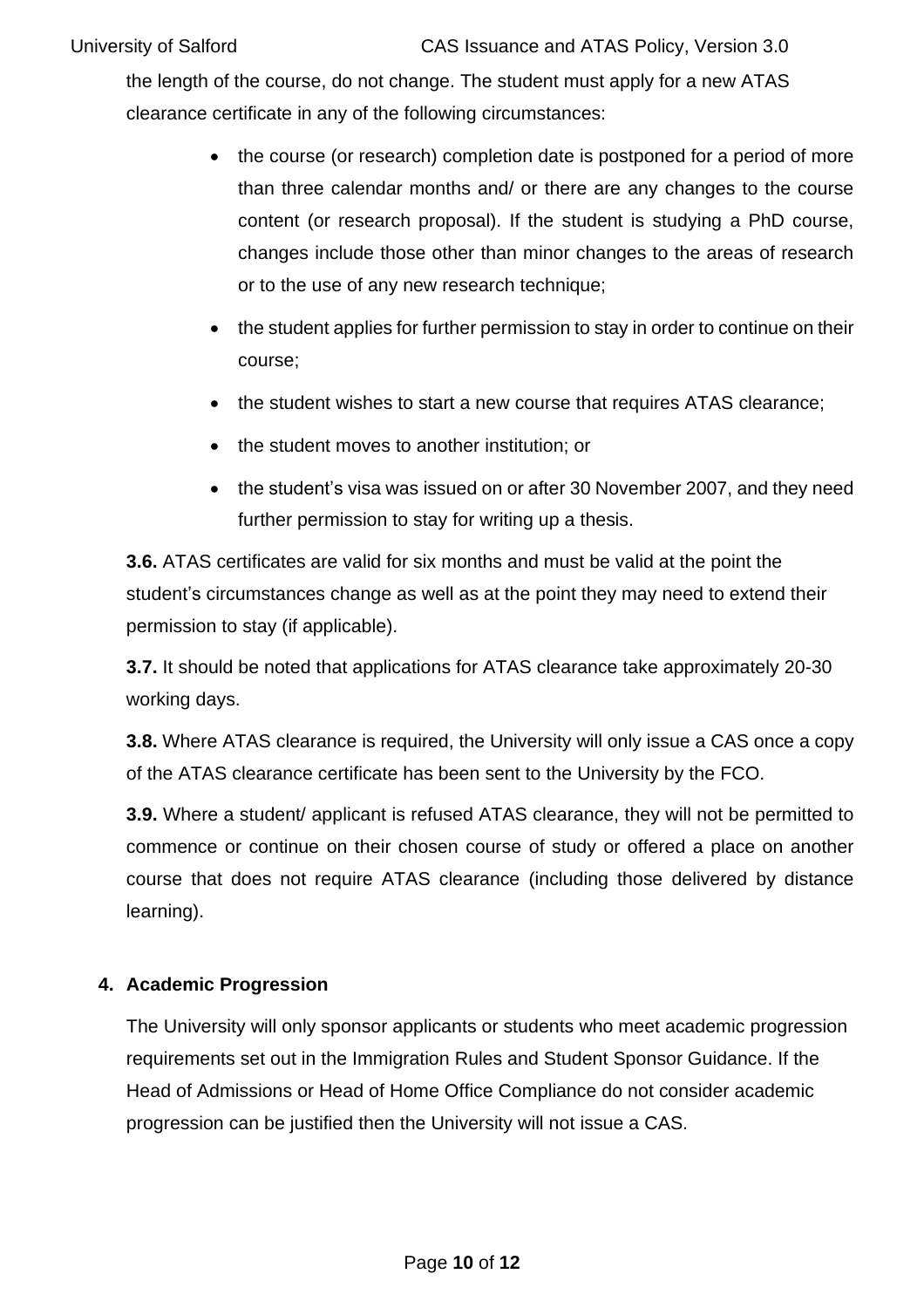## **5. Length of Sponsorship**

**5.1.** The University will sponsor a student for the duration of their course, subject to any compliance requirements of the University or UKVI which would result in sponsorship being withdrawn. The University may withdraw sponsorship if it is not necessary to continue sponsorship or if the University cannot fulfil its sponsor duties.

**5.2.** The course start date on the CAS will correspond with the date of registration in person on the course or induction, whichever is earlier.

**5.3.** The course end date on the CAS will correspond with the course end date of the applicant's or student's programme of study and is the date by which an applicant or student has completed all academic elements of the course including taught sessions; examinations; assessments; and writing/ submitting dissertations/ theses

(unless these can be completed from outside the UK and there is no substantial reason to remain on campus).

**5.4.** The course end date for PhD courses will be four years from the course start date and covers the registration period where the student is undertaking full-time study as a registered student including any writing up period and continuation year.

#### **6. Visa Refusals**

**6.1.** The University will only consider assigning one additional CAS following a visa refusal on maintenance grounds and only if the applicant or student can provide evidence to show there is minimal or no chance of their visa being refused a subsequent time.

**6.2.** Further CAS will not be assigned where an applicant or student has had a visa refusal based on an error on behalf of the student or applicant.

**6.3.** Further CAS will not be assigned where an applicant or student has had a refusal due to failing a 'credibility' interview.

**6.4.** Any applicant or student with a visa refusal will be reported to UK Visas & Immigration and any sponsorship will be withdrawn.

**6.5.** Any applicant or student with a visa refusal who requests a new CAS must provide to the University all pages of their Home Office refusal notice.